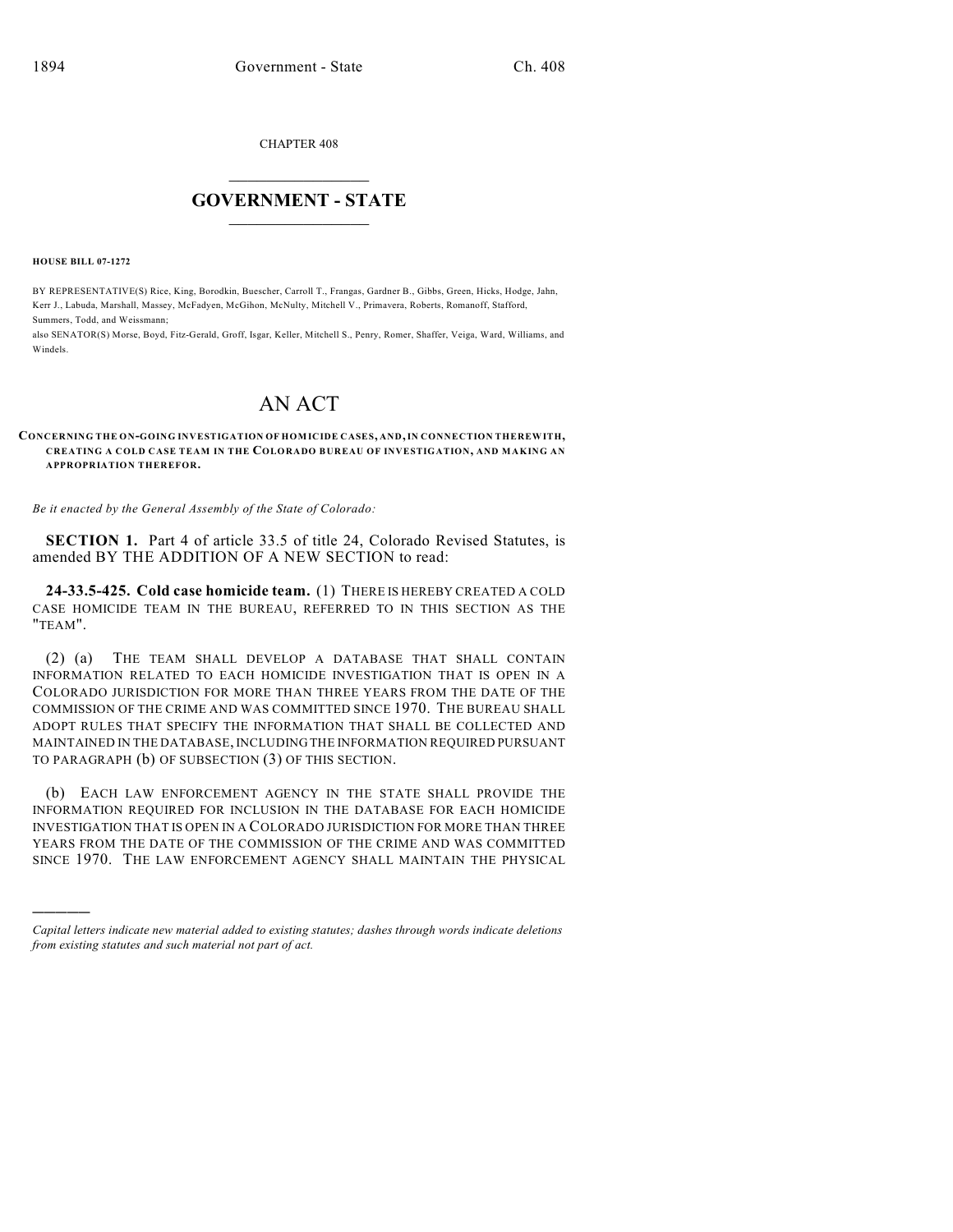EVIDENCE AND INVESTIGATION FILE FOR EACH SUCH CASE UNLESS OTHERWISE AGREED BY THE LAW ENFORCEMENT AGENCY AND THE BUREAU.

(3) (a) THE TEAM MAY PROVIDE ASSISTANCE TO LOCAL LAW ENFORCEMENT AGENCIES, UPON REQUEST AND WITHIN EXISTING APPROPRIATIONS, ON HOMICIDE INVESTIGATIONS. IF THE TEAM DECLINES TO PROVIDE ASSISTANCE TO A LOCAL LAW ENFORCEMENT AGENCY AFTER A REQUEST IS MADE PURSUANT TO THIS SUBSECTION (3), THE TEAM SHALL PROVIDE THE LOCAL LAW ENFORCEMENT AGENCY WITH A WRITTEN EXPLANATION FOR ITS DECISION, WHICH MAY INCLUDE BUT NEED NOT BE LIMITED TO LACK OF RESOURCES AND SHALL INCLUDE THE WRITTEN EXPLANATION IN THE DATABASE CREATED IN SUBSECTION (2) OF THIS SECTION.

(b) A FAMILY MEMBER OF A HOMICIDE VICTIM MAY REQUEST THAT THE LOCAL LAW ENFORCEMENT AGENCY INVESTIGATING THE HOMICIDE ASK THE TEAM FOR ASSISTANCE IN INVESTIGATING THE HOMICIDE. THE LOCAL LAW ENFORCEMENT AGENCY SHALL DECIDE WHETHER TO ASK THE TEAM FOR ASSISTANCE. WITHIN THIRTY DAYS AFTER RECEIVING A REQUEST FROM A FAMILY MEMBER, THE LOCAL LAW ENFORCEMENT AGENCY SHALL NOTIFY THE FAMILY MEMBER WHETHER IT WILL SEEK THE ASSISTANCE OF THE TEAM. IF THE LOCAL LAW ENFORCEMENT AGENCY DECIDES NOT TO SEEK THE ASSISTANCE OF THE TEAM, IT SHALL INFORM THE FAMILY MEMBER OF ITS REASONS FOR THE DECISION IN WRITING AND PROVIDE THAT SAME INFORMATION IN WRITING TO THE BUREAU FOR INCLUSION IN THE DATABASE CREATED IN SUBSECTION (2) OF THIS SECTION. IF THE LOCAL LAW ENFORCEMENT AGENCY DECIDES TO SEEK THE ASSISTANCE OF THE TEAM, IT SHALL CONTACT THE TEAM AND REQUEST THE ASSISTANCE. WITHIN THIRTY DAYS AFTER RECEIVING A REQUEST FROM A LOCAL LAW ENFORCEMENT AGENCY, THE TEAM SHALL NOTIFY THE LOCAL LAW ENFORCEMENT AGENCY REGARDING WHETHER IT WILL OFFER ASSISTANCE TO THE LOCAL LAW ENFORCEMENT AGENCY. IF THE TEAM DECIDES NOT TO OFFER ASSISTANCE TO THE LOCAL LAW ENFORCEMENT AGENCY, IT SHALL INFORM THE LOCAL LAW ENFORCEMENT AGENCY OF THE REASONS FOR ITS DECISION IN WRITING AND INCLUDE THOSE REASONS IN THE DATABASE CREATED IN SUBSECTION (2) OF THIS SECTION.

**SECTION 2.** Part 1 of article 33.5 of title 24, Colorado Revised Statutes, is amended BY THE ADDITION OF A NEW SECTION to read:

**24-33.5-109. Cold case task force - creation - rules - repeal.** (1) (a) THERE IS HEREBY CREATED IN THE DEPARTMENT OF PUBLIC SAFETY THE COLD CASE TASK FORCE, REFERRED TO IN THIS SECTION AS THE "TASK FORCE", TO REVIEW GENERAL COLD CASE HOMICIDE INVESTIGATION TACTICS AND PRACTICES.

(b) THE TASK FORCE SHALL EXERCISE ITS POWERS AND PERFORM ITS DUTIES AND FUNCTIONS AS IF THE SAME WERE TRANSFERRED TO THE DEPARTMENT OF PUBLIC SAFETY BY A **TYPE 2** TRANSFER, AS SUCH TRANSFER IS DEFINED IN THE "ADMINISTRATIVE ORGANIZATION ACT OF 1968", ARTICLE 1 OF THIS TITLE.

(2) THE TASK FORCE SHALL CONSIST OF FIFTEEN MEMBERS, AS FOLLOWS:

(a) THE EXECUTIVE DIRECTOR OF THE DEPARTMENT OF PUBLIC SAFETY, OR HIS OR HER DESIGNEE, WHO SHALL CHAIR THE TASK FORCE;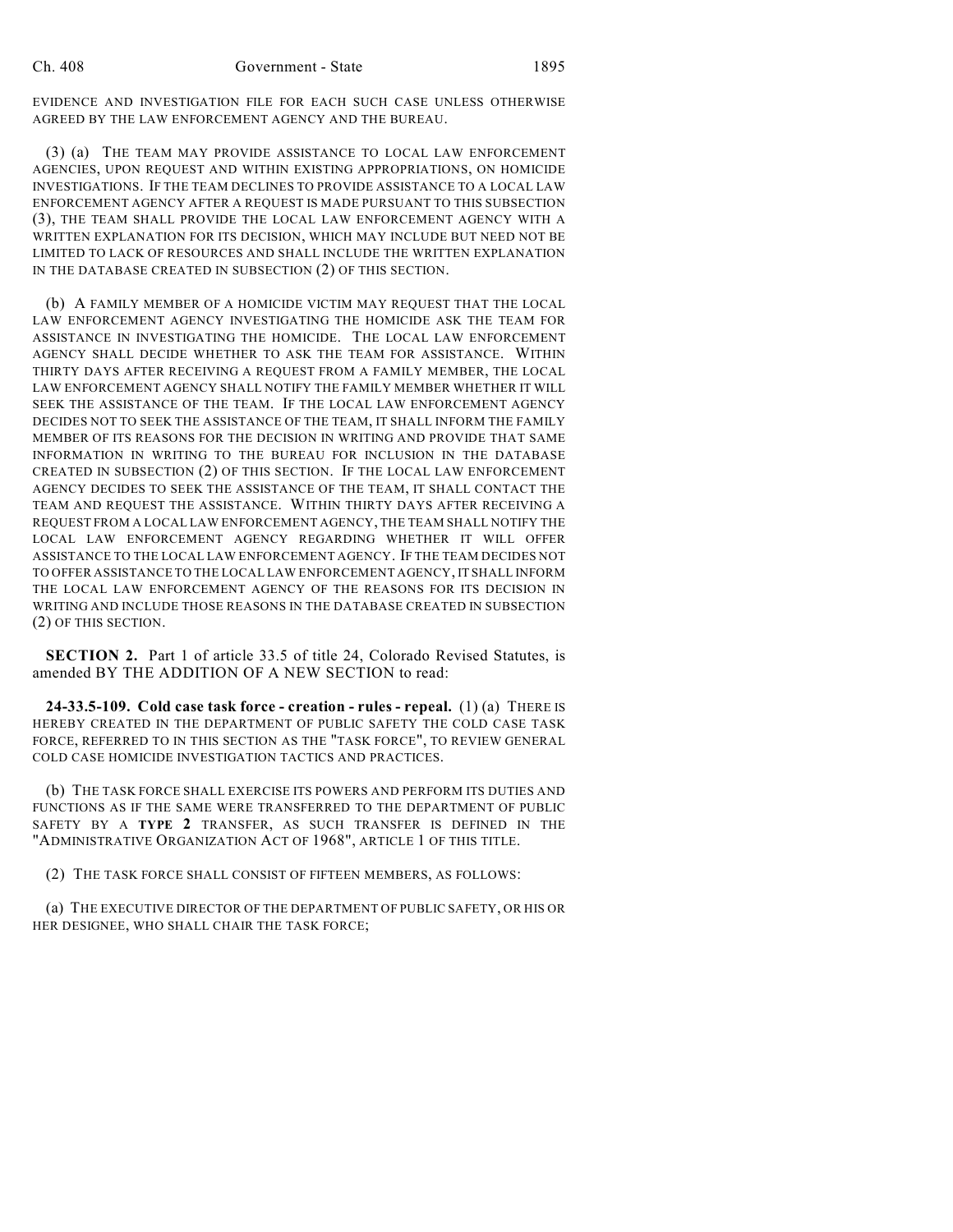(b) THE ATTORNEY GENERAL, OR HIS OR HER DESIGNEE;

(c) THREE DISTRICT ATTORNEYS, OR THEIR DESIGNEES, WHO SHALL BE APPOINTED BY THE EXECUTIVE DIRECTOR OF THE COLORADO DISTRICT ATTORNEYS COUNCIL, ONE OF WHOM SHALL BE FROM AN URBAN JUDICIAL DISTRICT, ONE OF WHOM SHALL BE FROM A SUBURBAN JUDICIAL DISTRICT, AND ONE OF WHOM SHALL BE FROM A RURAL JUDICIAL DISTRICT;

(d) TWO MEMBERS WHO REPRESENT A STATEWIDE VICTIMS ADVOCACY ORGANIZATION AND WHO SHALL BE APPOINTED BY THE GOVERNOR;

(e) ONE SHERIFF AND ONE POLICE CHIEF WHO SHALL BE APPOINTED BY THE SPEAKER OF THE HOUSE OF REPRESENTATIVES;

(f) ONE SHERIFF AND ONE POLICE CHIEF WHO SHALL BE APPOINTED BY THE PRESIDENT OF THE SENATE;

(g) TWO REPRESENTATIVES FROM VICTIMS' FAMILIES WHO SHALL BE APPOINTED BY THE SPEAKER OF THE HOUSE OF REPRESENTATIVES; AND

(h) TWO REPRESENTATIVES FROM VICTIMS' FAMILIES WHO SHALL BE APPOINTED BY THE PRESIDENT OF THE SENATE.

(3) (a) THE THIRTEEN APPOINTED MEMBERS OF THE TASK FORCE SHALL SERVE TERMS OF THREE YEARS; EXCEPT THAT THE MEMBERS FIRST APPOINTED BY THE SPEAKER OF THE HOUSE OF REPRESENTATIVES AND THE PRESIDENT OF THE SENATE SHALL EACH SERVE A TWO-YEAR TERM.

(b) THE MEMBERS SHALL BE APPOINTED BY THEIR APPOINTING AUTHORITY WITHIN THIRTY DAYS AFTER THE EFFECTIVE DATE OF THIS SECTION. AN APPOINTED MEMBER SHALL NOT SERVE MORE THAN TWO CONSECUTIVE FULL TERMS, IN ADDITION TO ANY PARTIAL TERM. IN THE EVENT OF A VACANCY IN AN APPOINTED POSITION BY DEATH, RESIGNATION, REMOVAL FOR MISCONDUCT, INCOMPETENCE, OR NEGLECT OF DUTY, OR OTHERWISE, THE APPOINTING AUTHORITY SHALL APPOINT A MEMBER WITHIN SIXTY DAYS TO FILL THE POSITION FOR THE REMAINDER OF THE UNEXPIRED TERM.

(4) THE MEMBERS OF THE TASK FORCE SHALL SERVE WITHOUT COMPENSATION BUT ARE ENTITLED TO REIMBURSEMENT FOR ACTUAL AND NECESSARY EXPENSES INCURRED IN THE PERFORMANCE OF THEIR DUTIES PURSUANT TO THIS SECTION.

(5) THE TASK FORCE SHALL MEET AT LEAST FOUR TIMES A YEAR BEGINNING OCTOBER 1, 2007.

(6) THE TASK FORCE SHALL REVIEW COLD CASE HOMICIDE INVESTIGATION STRATEGIES AND PRACTICES AND MAKE RECOMMENDATIONS ON BEST PRACTICES.

(7) MEMBERS OF THE TASK FORCE, EMPLOYEES, AND CONSULTANTS SHALL BE IMMUNE FROM SUIT IN ANY CIVIL ACTION BASED UPON ANY OFFICIAL ACT PERFORMED IN GOOD FAITH PURSUANT TO THIS SECTION.

(8) ON OR BEFORE OCTOBER 1, 2008, AND ANNUALLY EACH YEAR THEREAFTER,